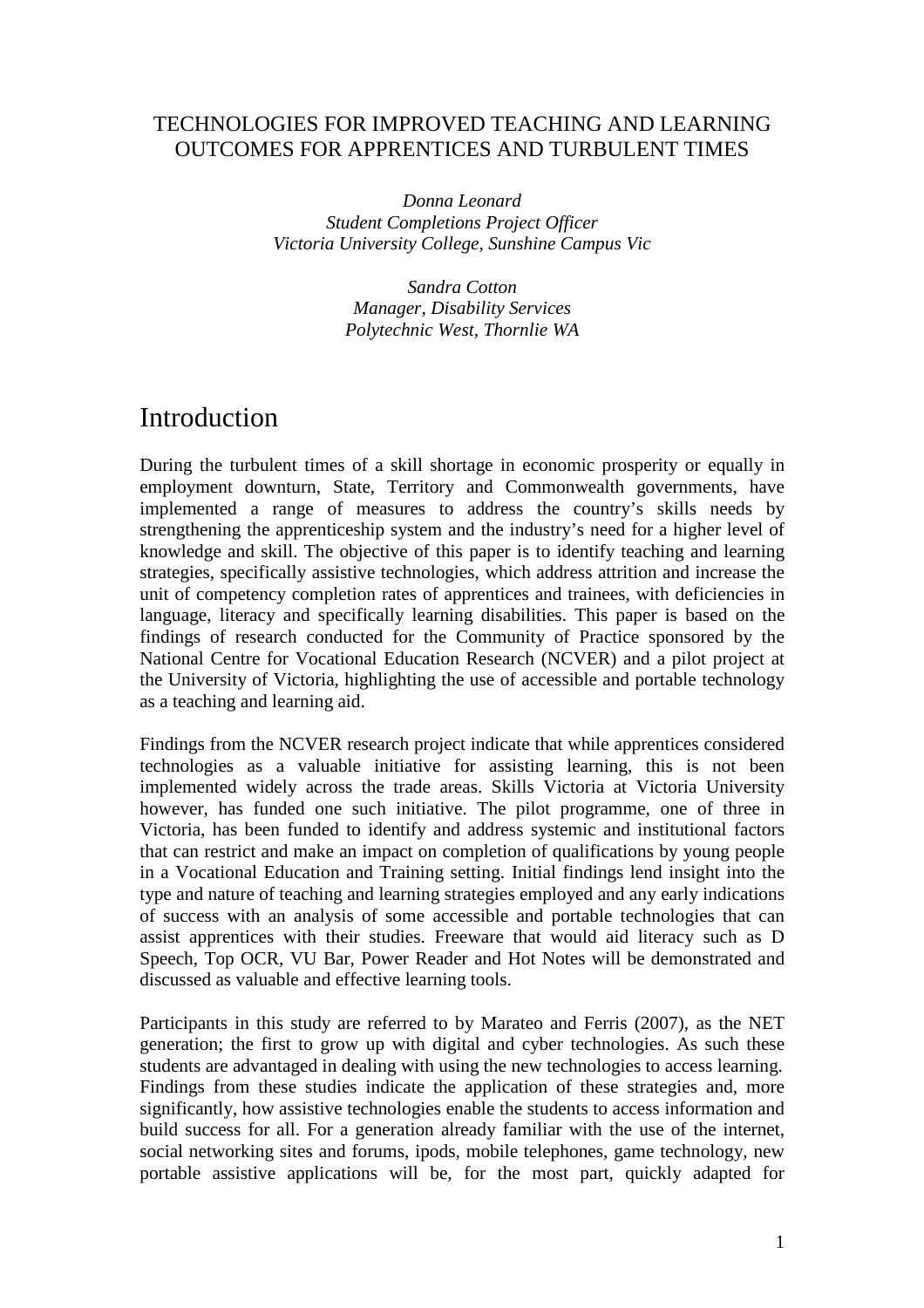individual use. By far one of the best features of portable and accessible applications is the universal appeal to a wide range of students, not only those students with a diagnosed learning, processing or organisational disorder, but also to students from lower socio economic backgrounds, students with education gaps, English as a second language (ESL) or students who struggle with language or literacy/numeracy.

Although a number of factors contribute to the completion and non completion of apprentices, those with deficiencies in language and literacy and specifically learning disabilities, experience additional barriers to the completion of units of competency. Moreover, training organisations as part of legislative compliance are required to accommodate apprentices with a learning disability. These apprentices have the intelligence, reasoning and concept formation (Knapp, 2000) to learn the skills of the trade. As a consequence of neurological impairment, however, they experience processing problems with linguistic materials that impair their ability to learn how to read and can impact organisational capacity. These apprentices, therefore, face specific barriers in accessing course information and as a result of repeated academic failure, may also experience low self-esteem and self efficacy that erodes their motivation (Wong 1996). Findings from both studies show that certain strategies and in particular, assistive technologies, allow students to overcome processing problems and access course information.

# Review of the Literature

## Specific strategies for improved teaching and learning outcomes

An investigation of the literature reveals the compensatory strategies that enable students to access information at post secondary levels in spite of impairment, language and literacy difficulties. These include: notetaking, taped lectures, mentoring, extensions for assignments, use of laptops, digital recorders and a change in instructional techniques. According to Borgå (2009), for example, a number of students with learning disabilities found it difficult to listen and take notes at the same time in lectures. To offset this difficulty, handouts were invaluable for a number of students while some organised peer notetaking. Swanson and Hoskyn (1990) emphasise instructional factors that engage and build on individuals' conceptual strengths through questioning, modelling answers, scaffolding and cooperative learning.

Additional time to practice and acquire a new skill is a fundamental adjustment for these students. Based on the research of, neuroscientist, Shaywitz (2003), students with dyslexia have a neurological disorder causing phonological processing difficulties so "far and away the most critical accommodation for the dyslexic reader is extra time. Dyslexia robs a person of time: accommodations restore it" (Shaywitz, 2003, p.314). Similarly, to overcome the difficulties of poor writing in assignments, Herrington and Simson (2002), developed the use of alternative assessments with taped responses and a videoed listener's support package.

To offset poor organisational abilities and time management difficulties, Milson and Dietz (2009) recommended that students be assisted with time management skills, the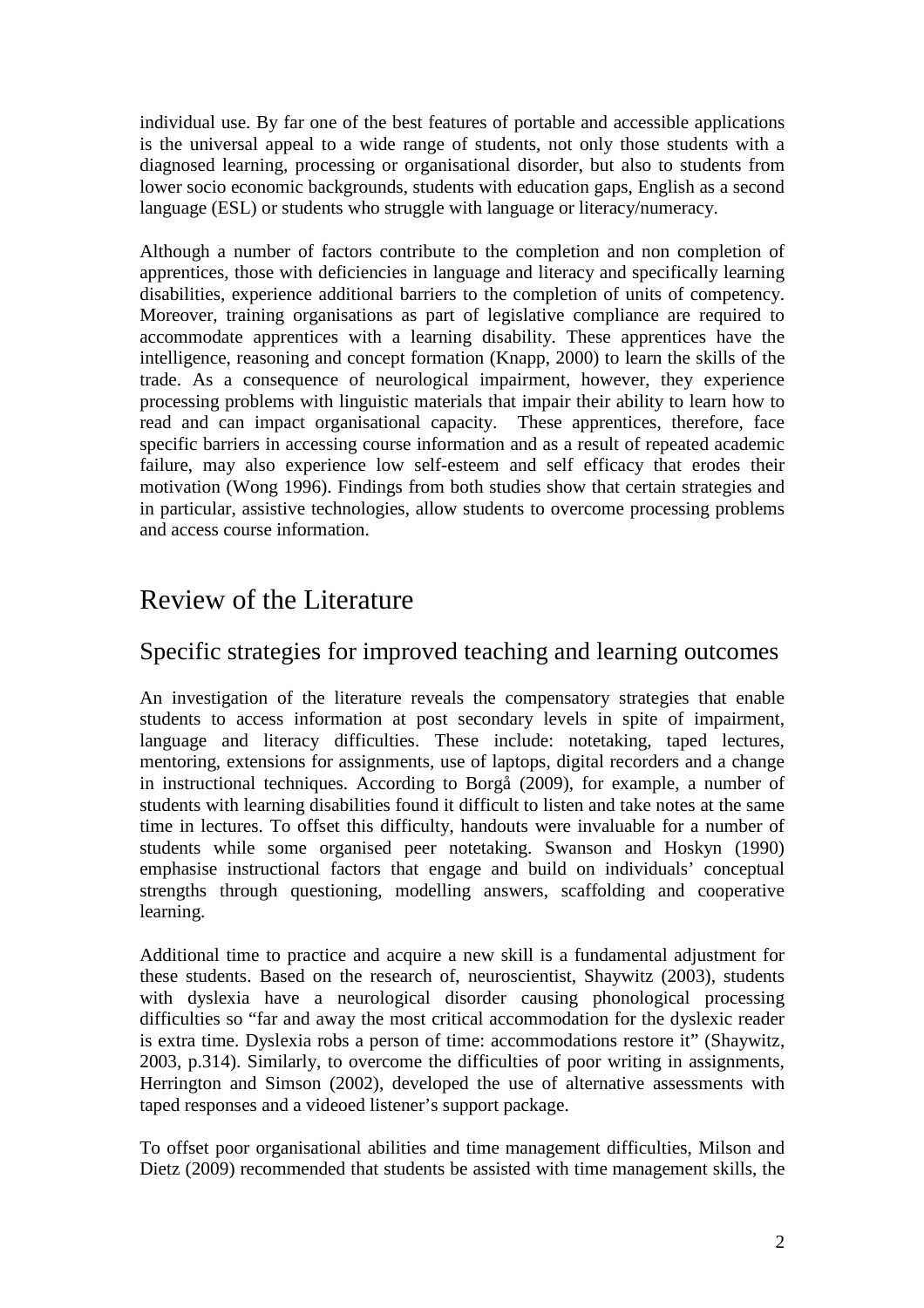use of planners and the development of study skills and self reliance. As a way of compensating for their deficits in phonological processing, Trainin and Swanson (2005) and Wong (1996) identified the use of metacognitive strategies or selfregulated behaviours for students who rely on different cognitive processes that don't involve decoding. With training in metacognitive skills, students learn to manage their own time, decide with whom to study and to monitor their comprehension with a variety of internal and external supports such as peers, family and relevant staff members. To promote their healthy social and emotional development, Reis and Colbert (2004) advocate a supportive learning environment in which to implement these strategies and to overcome the social, emotional, developmental barriers and underachievement experienced by these students.

### Emergence of Technologies

New technology has an important role to play in delivering these compensatory strategies so that students are afforded the same accommodations while becoming engaged and self reliant in the learning environment. As rapid advances are made in hardware and software applications, technology has the capacity to assist students with learning disabilities overcome phonological processing deficits and difficulties with writing and organization. Free applications such as Click n Type, Power Reader and D Speech and commercial word predicting products like Co Writer SOLO, Soothsayer and Read&Write 9 Gold are just some of the current products available. Word predicting and auto completion software helps to build success by improving fluency and decreasing spelling and grammatical errors.

Macarthur's (2009) study of the use of technology to support students with a learning disability identifies the benefits of the wide range of computer applications for struggling writers. Shaw (2004) also encourages the use of assistive technologies to accommodate students with a learning disability. These technologies range from basic word processing, spell checkers, word prediction and speech recognition for transcription and revision, to the use of the Internet as an online communication tool. Speech recognition and voice activation packages such as *Wynn and Dragon Speak Naturally,* respectively, according to MacArthur (2009), enable writers who struggle to compose by dictating, to see the emerging text and read as necessary. As a result, the use of these packages allows students with illegible or slow handwriting to produce longer and higher quality papers than by handwriting or word processing MacArthur (2009) also identifies the potential of the Internet to improve students' writing and communication skills. An important feature is improved accessibility with the emergence of free computer software known as "freeware" and portable software programs such as D-Speech that convert text to speech. The written word on a computer screen or a page can either "liberate or disadvantage a student."(Kennedy, 2009). Text to Speech applications allow the learner to hear the words, rather than read them, as this task can be difficult for some learners. Content can be listened on the computer (with ear phones if in class) or easily converted to a wave file and listened to on more portable devices such as mobile phones, ipods or other MP3 players. As the NET generation as labelled by Marateo and Ferris (2007), these students are advantaged in dealing with using the new technologies to access learning. Research conducted for the Department of Education Science and Training (2007)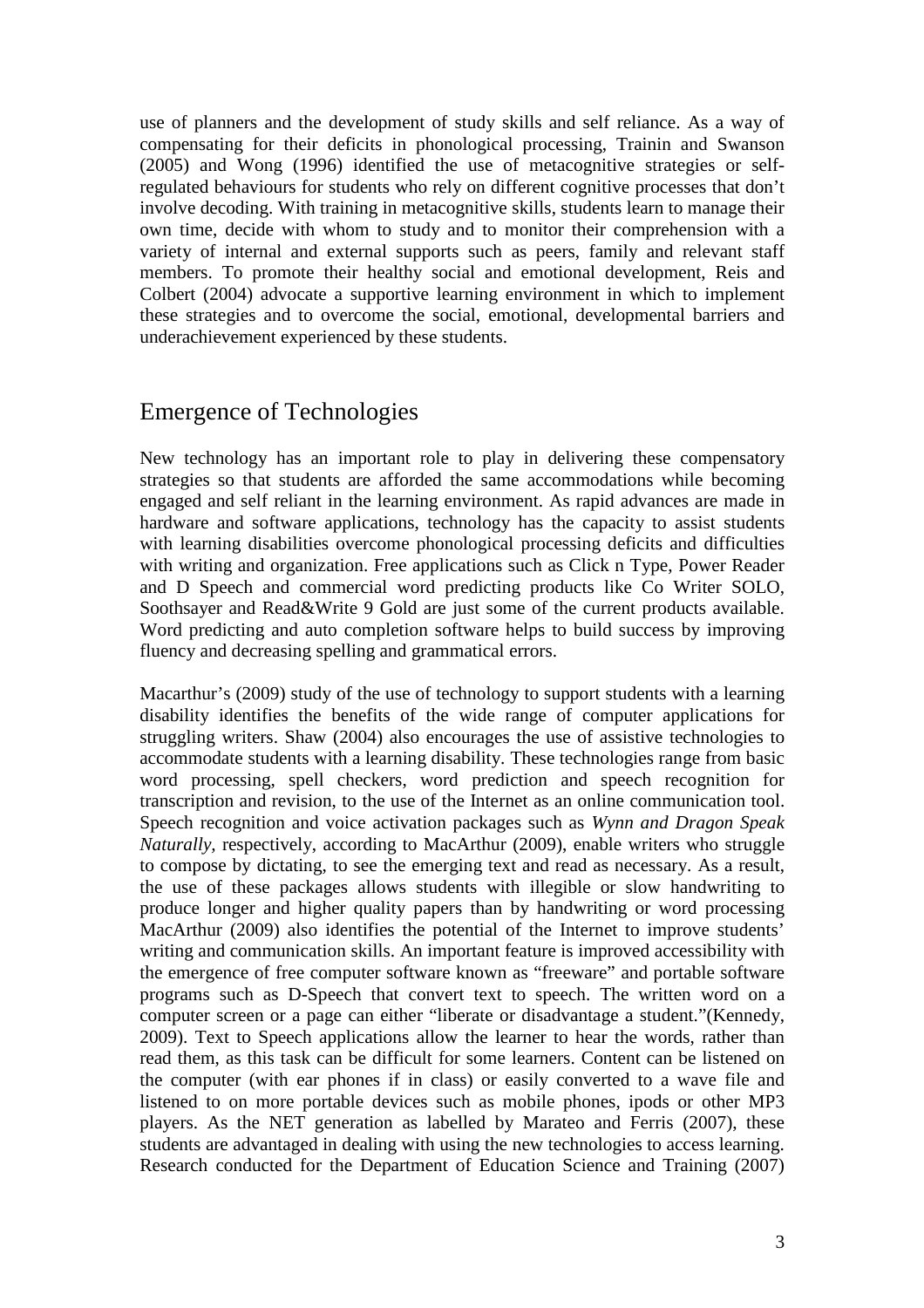acknowledges the positive social and cognitive development achieved through such strategies and poses what pedagogical approaches using technology are most effective to optimise learning.

## The research method

Research for this project was conducted at the largest training organisation in Western Australia. This training organisation in Western Australia has over ten thousand apprentices and approximately 450 trade lecturers across 35 industries areas was considered as representative of a cross-section of apprentices and staff to provide an adequate sample for the purpose of this study. A questionnaire was used to gather data from 21 apprentices with a learning disability who are making progress in their certificate III trade qualifications. Two focus groups were conducted with volunteer lecturers and Disability Services staff, while interviews were conducted with family members and staff unable to join the focus groups. Participants in this study were chosen for their experience of and insights into the subject. Given the constraints of resources and timeframe, this study concentrates only on unit of competency completion based on the premise that this is evidence of progress towards retention, and eventually to the completion of a trade qualification. Apprentices receive their qualification from the training organisation when they are competent in both the training and on the job components of the course. This Western Australian study which explores the effectiveness of all teaching and learning interventions, links with action based research at Victoria University supports the universality of introducing technology to mainstream groups of pre apprentices. The Student Completions Project (One of three pilot projects currently being run in Victoria) at Victoria University is focussing on best practice across a range of industry areas. Recently, the engineering program was re structured to include the use of more technology. In addition to the technologies used in the workshop area, the program is currently using e-portfolios, Internet, game technology (OHS) and has access to many portable free applications on an access apps usb stick.

# Findings

Students participating in the research at the training organisation in Western Australia experienced the following difficulties in accessing the course information.

| <b>Difficulties experienced</b> | <b>Students Reponses</b> |                       |
|---------------------------------|--------------------------|-----------------------|
| <b>Difficulties</b>             | <b>Response Percent</b>  | <b>Response Count</b> |
| Understanding the texts         | 73.7%                    | 14                    |
| Reading                         | 78.9%                    | 15                    |
| Writing                         | 52.6%                    | 10                    |
| Maths eg measuring              | 42.1%                    | 8                     |
| Assessments                     | 57.9%                    | 11                    |
| Time Management                 | 15.8%                    | 3                     |
| Being organised                 | 10.5%                    | 2                     |

**Table 2 Difficulties experienced by apprentices as a Result Of a Learning Disability**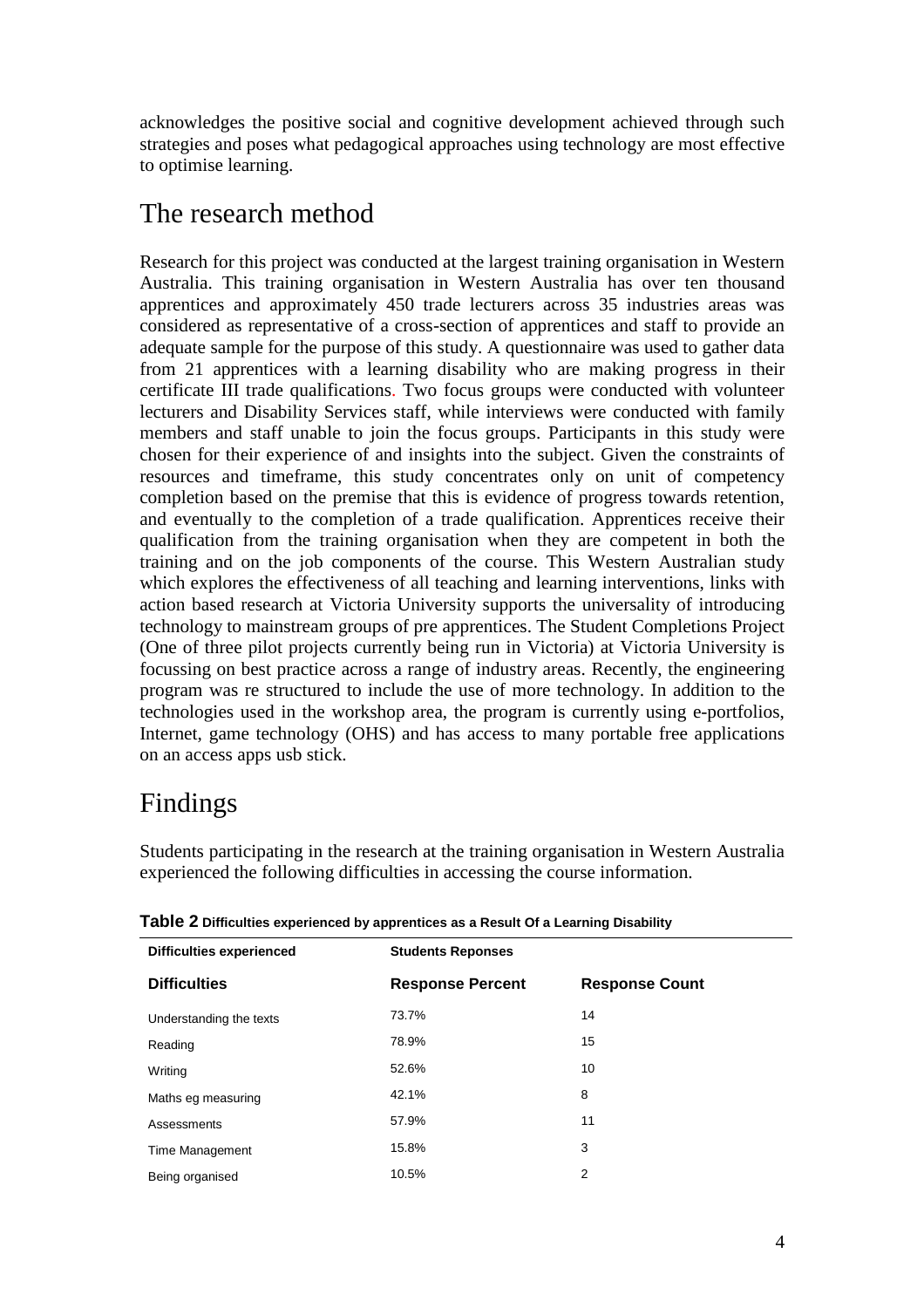Apprentices and focus group members identified instructional approaches as being amongst the most effective interventions. Consistent with literature, students acknowledged the importance of individual tuition, with 77% of apprentices specifying mentoring or tutoring as the most helpful strategy. In a supportive environment the measures that compensate for processing difficulties while enabling the students to demonstrate their understanding, include:

- simplifying terms and clarifying concepts
- mind mapping
- task analysis
- use of equipment and visual representations to present abstract concepts
- use of technologies such as laptops and tape recordings
- scribing assessments conducted verbally.

While technology was used to a limited extent with apprentices in this study, 22% saw technology and the use of computers as an effective intervention. One student stated that he would like to have more accessible technology available. Another apprentice in automotive used the Internet to look things up to see how they are made and work. Computers assisted two other students who described themselves as visual learners. For these students the benefit was the immediacy of a written result and the ability to manipulate material using the features of Word and use of the spell and grammar check. Students with poor writing were able to demonstrate competency with the use of laptops and digital recorders. Lecturers and support staff also welcomed the use of technology and described how it had been used to allow apprentices to access materials and demonstrate competency. The use of a laptop and digital recorder, for example, enabled one student to record and film his assessment task, achieving competency and commendation from the lecturer. After discussion with disability staff, the lecturers acknowledged that technology is a viable means of students demonstrating their understanding of the subject and competency in assessment tasks. Staff in one department use the Internet as a source of online delivery. These presentations using visual aids and animation not only accommodates a variety of learning styles but also has application for students who may not be able to attend all lectures. This delivery fulfils the potential of the Internet to improve student learning as identified by MacArthur (2009) who indicates that this medium has a capacity to assist all students including those with a learning disability.

Although most had little exposure to assistive technology and freeware, the research conducted in Western Australia suggests that there is the capacity to improve teaching and learning for apprentices with the use of assistive and new technologies. Many of these technologies are accessible through everyday items such as internet, mobile phone, organizers such as blackberries. In addition, a large number of portable, free applications that can assist people with literacy, language, organizational, planning and vision deficiencies are available over the Internet through RSC Scotland. The portability of these applications allows them to be used in the workplace, at home or at school/TAFE.

These applications were introduced to key teaching staff at a secondary school in a lower socio economic area in the outer western suburbs of Melbourne in 2009. A technology consultant demonstrated their uses and a second, follow up session was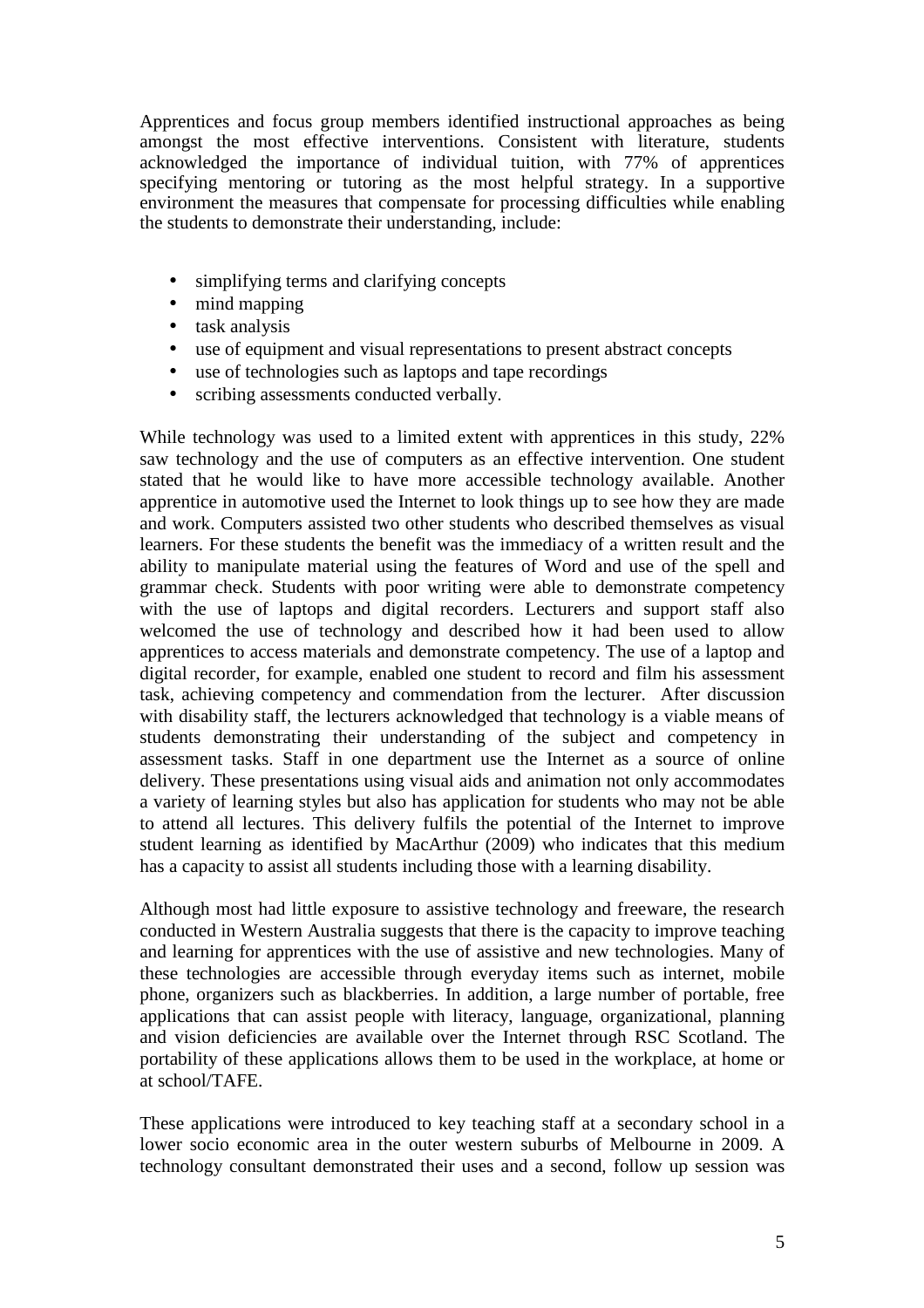held. The teaching staff resolved to fund the duplicating of the freeware to provide a copy of the applications to all students.

Processing problems that impair fluency and comprehension are addressed by the use of voice activated software. Word documents are read to the student enabling access to information or the requirements of assessments tasks. Once introduced to the technology, students can reduce their reliance on other staff and peers to become resourceful and self reliant learners. Poor organisation and time management is another characteristic identified by 36% of those surveyed may be accommodated by the use of Mind mapping tools Freemind and XMind, Hott Notes and Sunbird Calendar, ( all available on Access Apps.)

#### Conclusion

As educators working with apprentices we need to continue to explore new and interesting ways to capture students' attention, to engage all students across the spectrum of abilities and skills. Success in VET for all students, and especially students with additional needs depends on a combination of traditional and contemporary approaches to teaching and learning. Whilst traditional approaches include the development of industry skills through work shop practice and competency based training methods, contemporary approaches must include a range of appropriate software and technologies for use in the classroom and beyond.